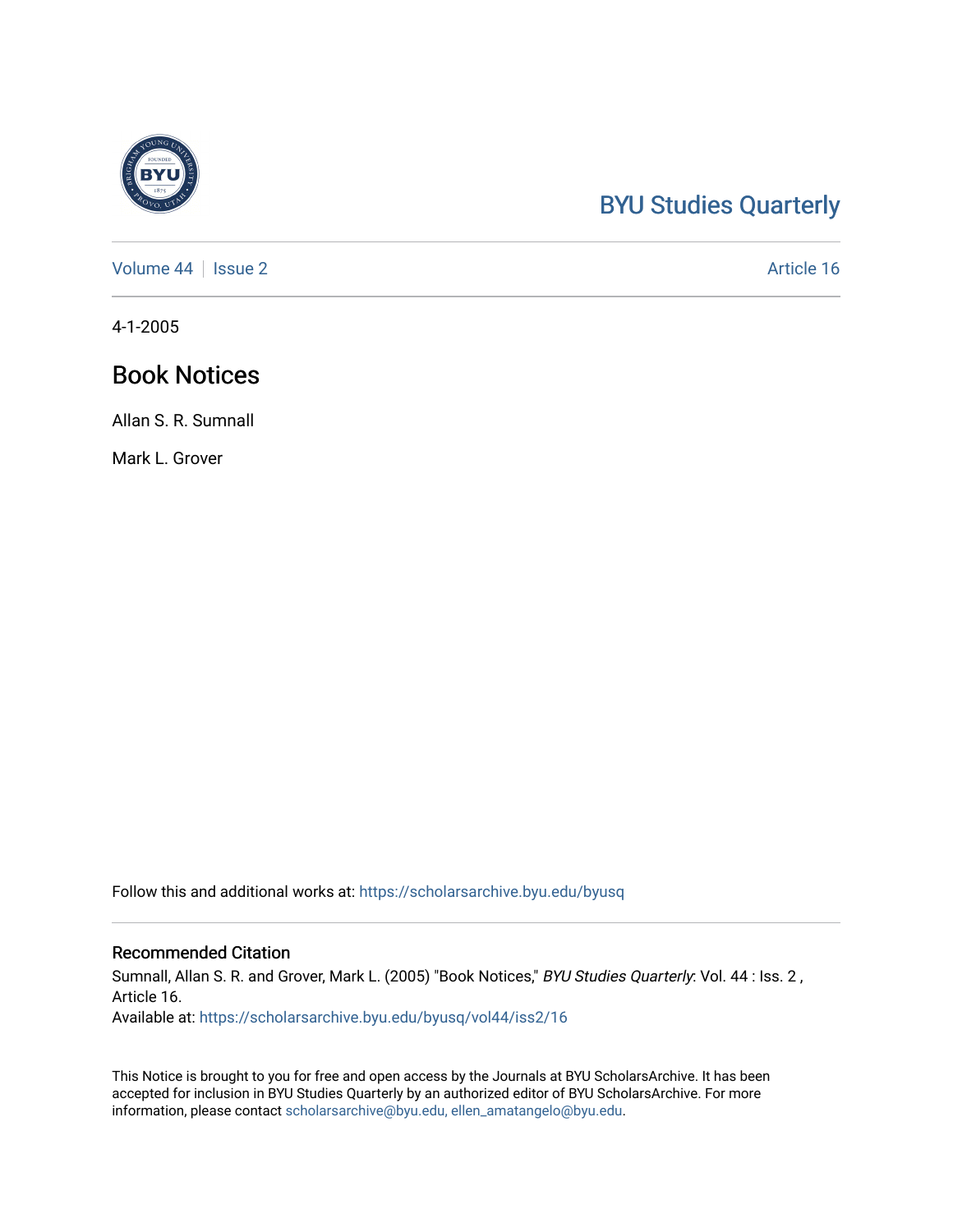(fl *Historia de los Mormones en Argentina: Relatos de Pioneros,* by Nestor Curbelo (Munro, Buenos Aires: Grafica Inte gral S.A., 2000)

~ *Historia de los Santos de los Ultimos Dias en Uruguay: Relatos de Pioneros,* by Nestor Curbelo (Montevideo: Imprimimex S.A., 2002)

Compared to virtually any other region in the world, Latin America has witnessed exponential LDS growth in the last three decades. And yet, scholarship for this area has lagged behind. Within the general sphere of Latin American studies, there has been much work done on religious movements beginning in the early sixties with liberation theology and continuing through the eighties and nineties with the growth of Protestantism and evangelicalism. To a small degree, the Latter-day Saints have received some attention in the latterworks. However, more often than not these have tended towards oversimplifications or incorrect assessments of how Church members see themselves. For example, see David Stoll's Is Latin America Turning Protestant? The Politics of Evangelical Growth (University of California Press, 1990), 103-106. Dr. Mark Grover of Brigham Young University has pointed out that Mormon scholars have not done much to clarify these misnomers. In fact, there is a paucity of literature on the subject.

Most recently, Nestor Curbelo has published two books in Spanish that deal with the Church in the Southern Cone: Historia de los Mormones en Argentina and Historia de los Santos de *<i>los Ultimos Dias en Uruguay*. These two short histories provide a quick glimpse into the Church's beginnings and growth in Argentina and Uruguay.

Curbelo, a Church member from Buenos Aires, has worked for the Buenos Aires, has worked for the

Church's magazine division, and this has availed him the opportunity to meet the veritable who's who of Argentine and Uruguayan LDS Church membership. His research for these two works was compiled by videotaping oral history interviews of Church members whenever he had the opportunity. The interviews should prove an important resource to future researchers. These works fall into what Leonard Arrington and James Allen have called the "polemical" approach to Church history. These narratives are apologetic in its purest form.

In *Historia de los Mormones en Argentina,* Curbelo begins by recounting Parley P. Pratt's celebrated arrival in Chile late in 1851 (1-11). He then moves chronologically and relates other important events such as establishing the Mexican colonies, the 1876 Book of Mormon translation by Meliton Gonzalez Trejo and James Z. Stewart, and the 1948 translation of the Doctrine and Covenants (17, 22-25).

Curbelo then discusses the role of the Church in the modern era with the opening of missionary work following the arrival of Elder Melvin J. Ballard, Rev L. Pratt, and Rulon S. Wells in Buenos Aires in December of 1925 after a boat voyage of seven thousand miles. These men then dedicated the land for the preaching of the gospel on Christmas Day of 1925 (32-37).

For the most part, the book is a chronological narrative and does not provide much in the form of analysis. Curbelo provides excerpts from the many oral history interviews that he has conducted to carry the reader along. One interesting point that he fleshes out is the early missionaries' proselytizing failures to the Lamanites in the Argentine interior. Curbelo clearly explains that the early Church

188 *BYU Studies 44, no. 2 (2005)*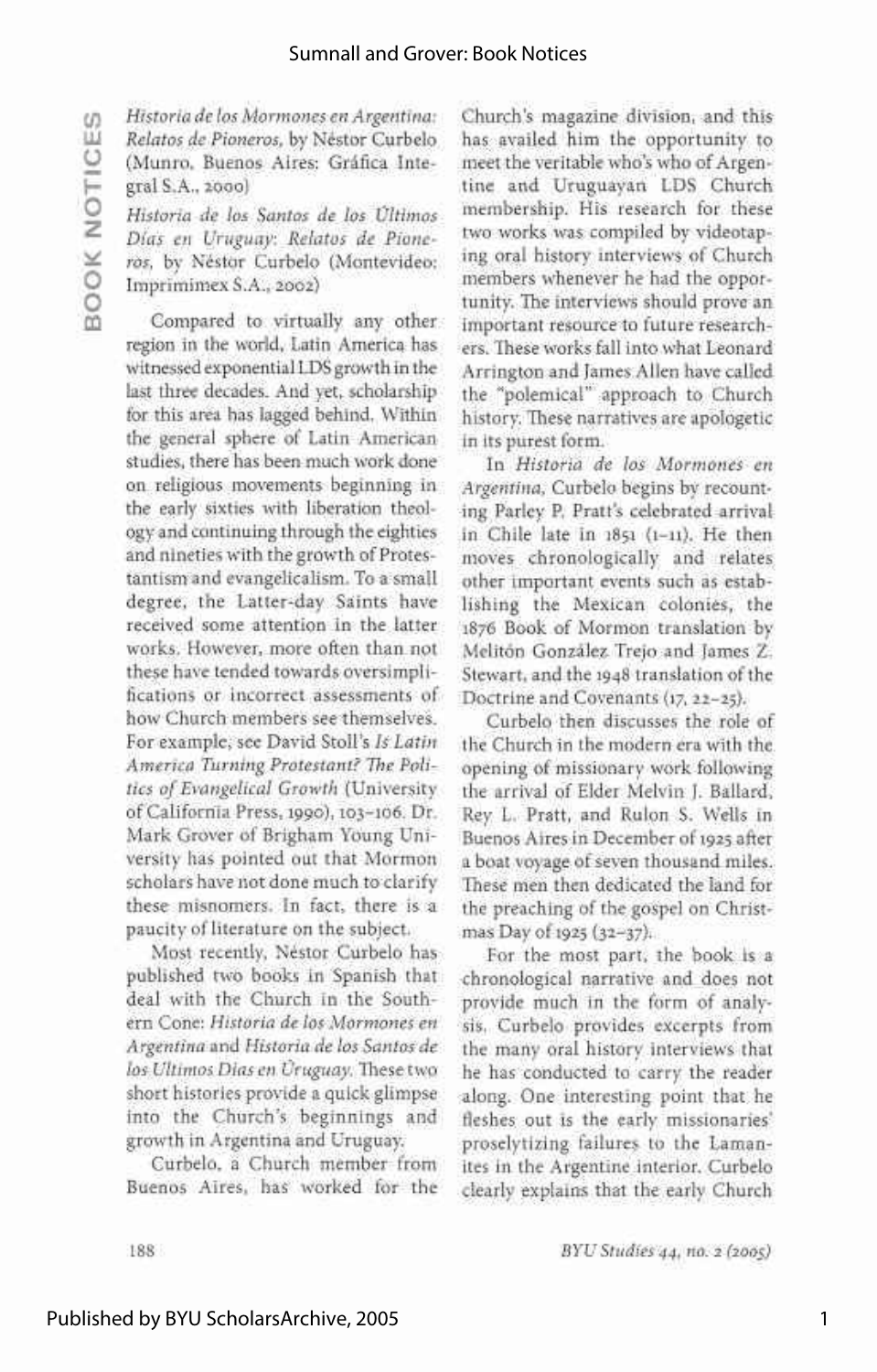*Book Notices* — 189

in Argentina and Uruguay was in fact a Church of immigrants, most notably German members.

Noticeably lacking is any real linkage to life outside the Church. How did young LDS university students juggle their beliefs with the anti-government rhetoric of the 1970-1980S? How do Latter-day Saints today deal with the mounting economic problems facing these countries? How does their faith carry them through the lean times? Perhaps a better-trained historian might have ferreted more information from the subjects who were interviewed. Argentina's flamboyant and controversial leader Juan Peron is mentioned only in reference to an interview he had with President David O. McKay. In fact, while Argentina was embroiled in a bitter guerrilla war ("The Dirty War") during the 1970s, Curbelo ignores the political turmoil and loss of life and calls this period a wonderful time for the "great missions in South America." Certainly, more research is needed in this area. Still, this work makes an important contribution, and his second work *Historia de los Santos de los Ultimos Dias en Uruguay* shows an improvement in writing over his first.

In all, Curbelo has provided us with more than one hundred oral history interviews. Undoubtedly, many of these members kept journals that would probably fill in any gaps in the oral histories. One aspect of the oral histories that deserves special note is Curbelo's attention to the role of sister missionaries. It is sometimes too easy to lose sight of the role of women in the Church when writing history, and Curbelo does an admirable job of at least mentioning those early stalwart sisters even if he underestimates the roles they played as missionaries. Curbelo is also thorough in his narrative

of places, including when and where branches were created, thus providing resources for future research.

So where do these works leave future researchers? In this author's opinion, there is sense of urgency. We cannot be satisfied with only oral history. Mr. Curbelo has performed a great service and should be congratulated for his work, but there is always more that can be done. Those initial pioneers are in their waning years. It is important to maintain ties with them and verify what other resources they might be able to share with us such as journals or further interviews.

Then the researcher needs to delve deeper into the lives of those Saints in Argentina and Uruguay to find how they participate as members of the Church in countries that are often in political turmoil and a state of flux. The Saints in Latin America do not live in a spiritual vacuum, and it is time for researchers to tell their story using Arrington and Allen's pluralistic approach. It is time to bring their history in from the edges.

—Allan S. R. Sumnall

*Historia de los Santos de los Ultimos Dias en Paraguay: Relatos de Pioneros,*  by Nestor Curbelo (published by the author, 2003)

This is the third volume tracing the history of the LDS Church in southern South America by Nestor Curbelo, Institute Director in the city of Buenos Aires, Argentina. The volume briefly outlines the history of the Church in Paraguay beginning with the introduction of missionaries in 1949 when it became part of the Uruguayan Mission, through the organization of the Paraguay Asuncion Mission in 1977, and ending with the